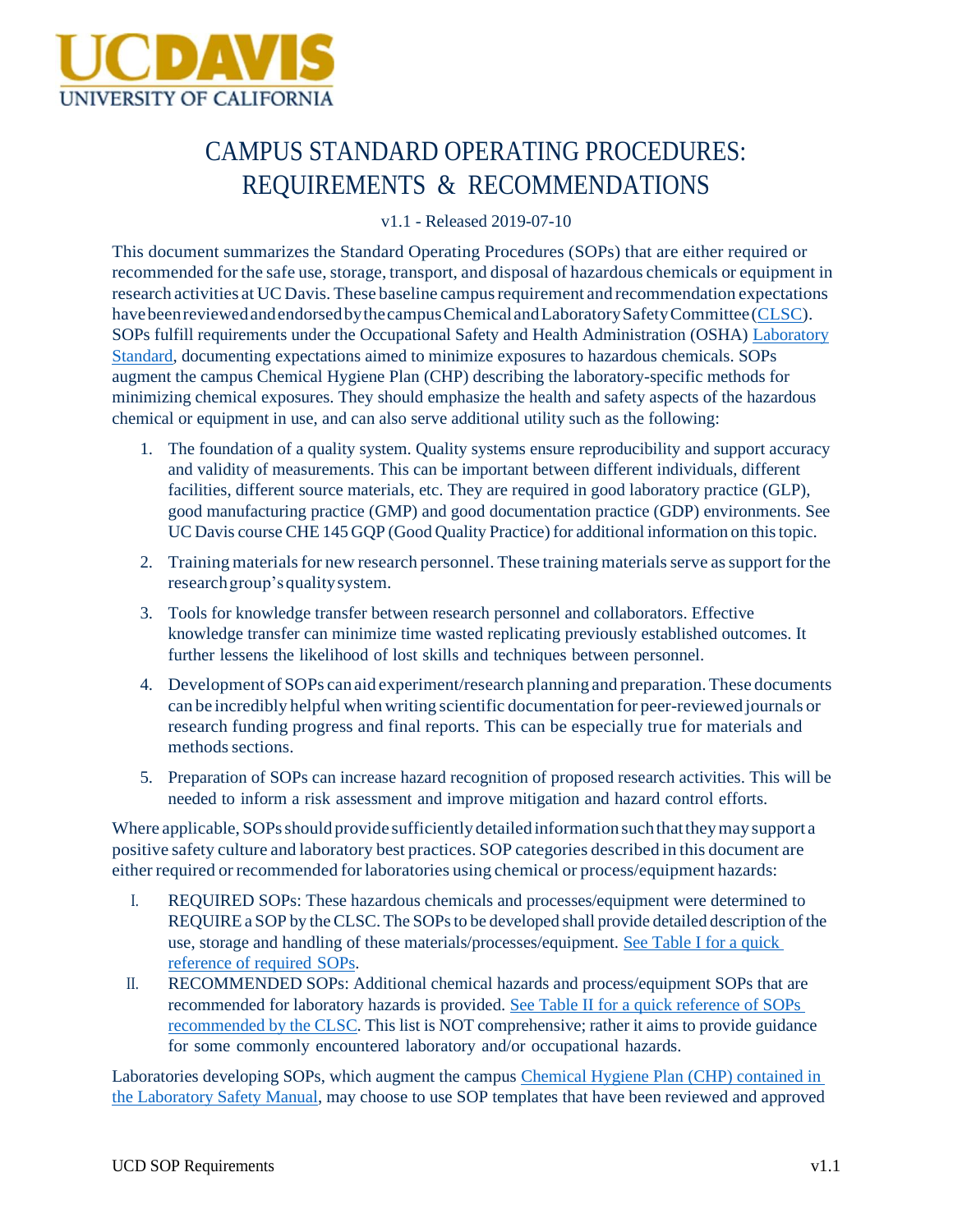

by the CLSC or develop their own SOPs. Approved SOP templates, including a blank CLSC-approved template, are available at [https://safetyservices.ucdavis.edu/article/standard-operating-procedure-sop](https://safetyservices.ucdavis.edu/article/standard-operating-procedure-sop-templates)[templates.](https://safetyservices.ucdavis.edu/article/standard-operating-procedure-sop-templates) SOPs can be further supported by a Laboratory Safety Plan (LSP). A [CLSC-approved LSP](https://safetyservices.ucdavis.edu/article/laboratory-safety-plan) [template](https://safetyservices.ucdavis.edu/article/laboratory-safety-plan) is available on the Safety Services website. A LSP must be implemented if the principal investigator (PI) or lab supervisor delegates any safety responsibilities to members of their lab or if the laboratory has atypical engineering controls (e.g. downdraft tables) or the laboratory has unique personal protective equipment (PPE) requirements (e.g. clean room PPE).

SOPs are separated into three main categories:

- A. Hazard control bands address safety considerations pertaining to a chemical hazard class (e.g. corrosives, carcinogens). The efficiency of control bandsisthat they leverage like behavior or material hazards where exposure control strategies and risk management are similar between thedifferent chemicals;
- B. Chemical-specific, which address chemicals or specific, discrete mixtures whose safety considerations largely fall outside chemical hazard control-band SOPs (e.g. hydrofluoric acid, aqua regia); and
- C. Process/equipment-specific, which addresssafety concernsrelated to specific procedures and equipment.

Note that laboratories are not required to use the hazard control band approach and may choose to develop their own process or chemical-specific SOPs. All chemical, equipment, or process hazards that require a SOP must have all their corresponding hazards described in one SOP or a combination of SOPs that collectively describe the hazards. For example, ethanol may be covered in a chemical-specific SOP, by a combination of the Flammable Liquids and the Reproductive Toxins hazard control-band SOPs, or by a process-specific SOP that notes the flammability and reproductive toxicity hazards of ethanol (and any hazards for other chemicals being used in the process).

## I. Campus Requirements

The following control-band, chemical-specific, and process/equipment-specific SOPs are required if the hazard class, specific chemical, or process/equipment is used or stored in the laboratory. It is expected that SOPs reflecting these hazards and their control will be developed for each campus research group no later than October 1, 2019\*. Where appropriate, applicable Globally Harmonized System (GHS) hazard codes are provided that aid identification of chemicals to be listed in the SOP:

#### A. Hazard Control Bands:

1. Acutely Toxic Gases

- □ Acutely Toxic Gases (ATGs) have an LC<sub>50</sub> in air  $\leq$  2000 ppm by volume for gas or vapor, or  $\leq$  20 mg/L for mist, fume or dust, when administered continuously for one hour to albino rats.
- □ GHS hazard codes: H330 (fatal if inhaled) or H331 (toxic if inhaled). See Appendix A for a decision tree to determine whether an ATG SOP is appropriate for the chemicals in question.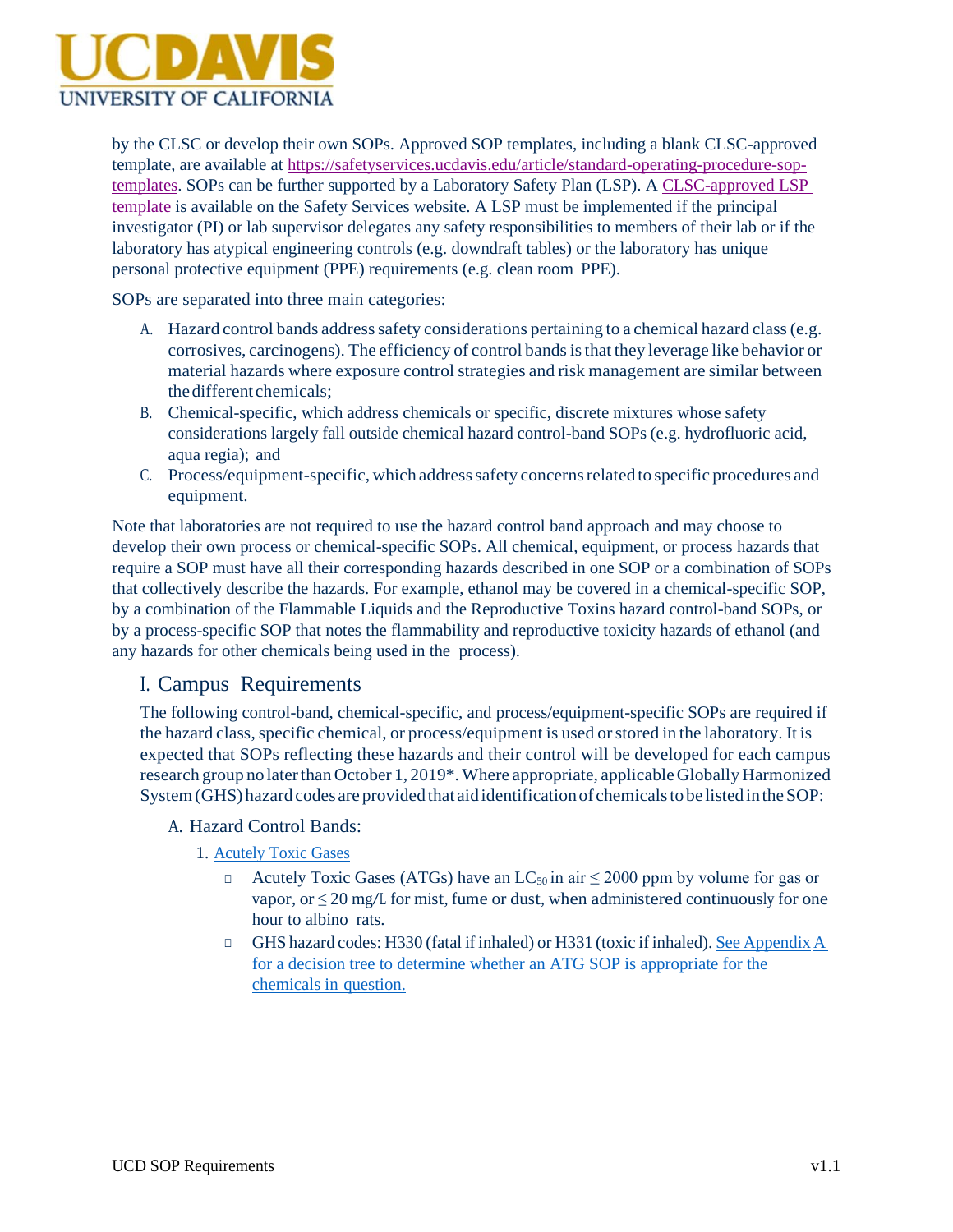

#### 2. Acutely Toxic Solids/Liquids

- $\Box$  Acutely Toxic Solids/Liquids (ATS/L) have an LD<sub>50</sub>  $\leq$ 50 mg/kg when administered orally to albino rats -OR- an  $LD_{50} \leq 200$  mg/kg when administered by continuous skin contact for 24 hours to albino rabbits -OR- an  $LC_{50}$  in air  $\leq 200$  ppm by volume for gas and vapor, 2 mg/L for mist, fume, or dust, when administered by continuous inhalation for 1 hour to albino rats.
- □ GHS hazard codes: H300 (fatal if swallowed), H310 (fatal in contact with skin), and/or H330 (fatal if inhaled). In this case, the H330 code refers to the vapor over the ATS/L used in the solid/liquid state. If these materials are being intentionally aerosolized, boiled, or otherwise used without adequate engineering controls (e.g. chemical fume hood), an ATG or chemical-specific SOP must be developed and implemented. See Appendix A for a decision tree to determine whether an ATGSOP is also necessary for the solid and/or liquid chemicals in question.

#### 3. Carcinogens

- □ Carcinogens regulated by Cal/OSHA can be found in Title 8 of California Code of Regulations (8 CCR), Article 110, §5200-5220. Additionally, Cal/OSHA defines guidelines for identification of carcinogens in 8 CCR §5191.
- □ A SOP must be developed for the following carcinogengroups:
	- a. Carcinogens
		- o GHS hazard codes: H350 (may cause cancer) and H351 (suspected of causing cancer).
		- o Note:This control bandDOESNOTinclude 8CCR5209ListedCarcinogens, these are covered in the Listed Carcinogens SOP as well as listed in Appendix B.
	- b. Listed Carcinogens
		- o Listed carcinogens are identified in Title 8 of California Code of Regulations (8 CCR5209), in the ListedCarcinogen SOP template, and in Appendix B.
		- o Please contact [chem-safety@ucdavis.edu](mailto:chem-safety@ucdavis.edu) for consultation if you are considering the purchase, use and/or storage of a Listed Carcinogen. Please restrict future purchase and use if possible due to regulatory compliance challenges. Stringent use requirements and decontamination procedures present increased complexity and oversight for proper handling and use.
- 4. Corrosives
	- $\Box$  Corrosives are chemicals that cause visible destruction or irreversible alterations in living tissue and other materials by chemical action at the site of contact. Corrosives represent a broad range of chemicals and can be corrosive to metal and skin alike.
	- □ GHS hazard codes: H314 (causes severe skin burns and eye damage), H318 (causes serious eye damage) and H290 (may be corrosive to metals).
- 5. Engineered Nanomaterials
	- $\Box$  According to OSHA, engineered nanoscale materials or nanomaterials are materials that have been purposefully manufactured, synthesized, or manipulated to have a size with at least one dimension in the range of approximately 1 to 100 nanometers and that exhibit unique properties determined by their size.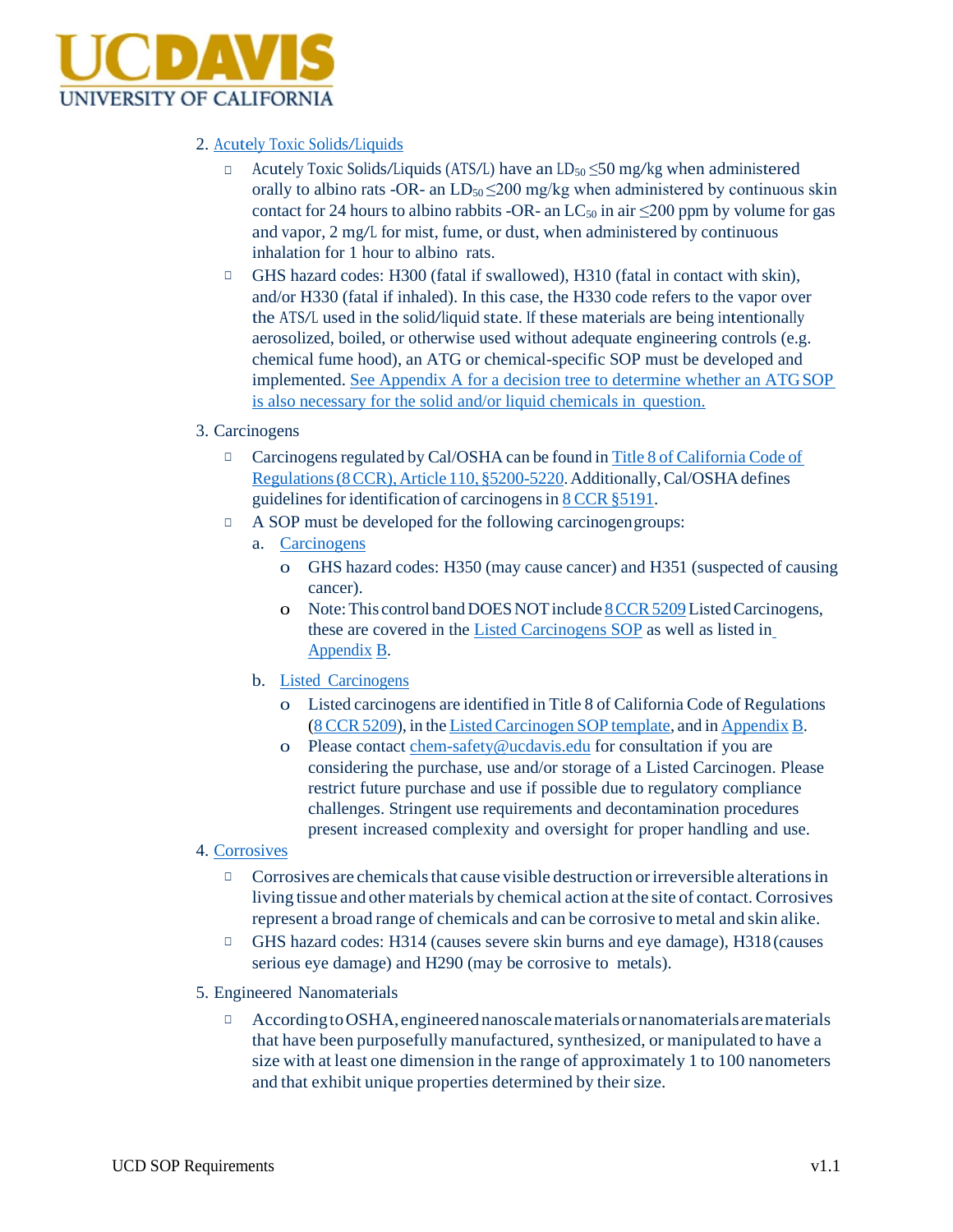

- □ Materials of particular emphasis in this category are those with greater risk for inhalation oringestion exposures. These are typically dry and loose powders or fibers, as opposed to powders/fibers in solution or bound to a larger matrix.
- □ Depending on their physical form (e.g. solids, aerosols, solutions, bound to a substrate, etc.), these materials can present unique challenges for controlling inhalation, ingestion, and contact exposures. Please contact chem[safety@ucdavis.edu](mailto:safety@ucdavis.edu) for assistance in risk assessment and control strategies.
- $\Box$  Any ENM that lacks a waste determination involving toxicity testing must at a minimum have documentation describing how the ENM will be disposed of as hazardous waste. See SafetyNet #132 for more information and further resources.

#### 6. Flammable Liquids

- $\Box$  Flammable liquids, as defined by OSHA, are materials that have a flash point (f.p.) less than 37.8 °C (100 °F). Many laboratory solvents are flammable liquids, such as Acetone (f.p.  $= 1 \text{ }^{\circ}\text{F}$ ), Acetonitrile (f.p.  $= 42 \text{ }^{\circ}\text{F}$ ), Benzene (f.p.  $= 12 \text{ }^{\circ}\text{F}$ ), Diethyl Ether (f.p. = -49 °F), Ethanol, (f.p. = 55 °F), Methanol (f.p. = 52 °F), Isopropanol (f.p. = 74  $\mathrm{^{\circ}F}$ ), and Toluene (f.p. = 40  $\mathrm{^{\circ}F}$ ).
- □ GHS hazard codes: H224 (extremely flammable liquid and vapor), H225 (highly flammable liquid and vapor), and H226 (flammable liquid and vapor).

#### 7. Flammable Solids

- □ Flammable solids are materials which burn rapidly or intensely when ignited.
- □ GHS hazard code: H228 (flammable solid).
- 8. PotentiallyExplosiveCompounds
	- □ Any compound or mixture that, upon suitable ignition (e.g. heat, friction, etc.), undergoes rapid a chemical change producing large volumes of heated gases or vapors that exert pressure on the surrounding medium.
	- □ Potentially Explosive Compounds (PECs) are a broad class of materials that are rarely labeled with a GHS code indicating their potentially explosive properties.
	- □ Bretherick's Handbook of Reactive Chemical Hazards (available via the UC Davis library) is an excellent resource for identifying PECs and the conditions under which they become explosive. Section 10 of the Safety Data Sheet (SDS) is another potential resource for this information.
- 9. Pyrophorics
	- □ Pyrophorics, as defined by the California Fire Code, are materials that auto-ignite below  $54.4 \degree C(130 \degree F)$ .
	- □ GHS hazard code: H250 (catches fire spontaneously if exposed to air).
- 10. Reproductive Toxins
	- $\Box$  Reproductive toxins are substances that may have adverse effects on various aspects of reproduction in both men and women.
	- $\Box$  GHS hazard codes: H340 (may cause genetic defects), H341 (suspected of causing genetic defects), H360 (may damage fertility orthe unborn child), H361 (suspected of damaging fertility orthe unborn child), and/or H362 (may cause harm to breastfed children).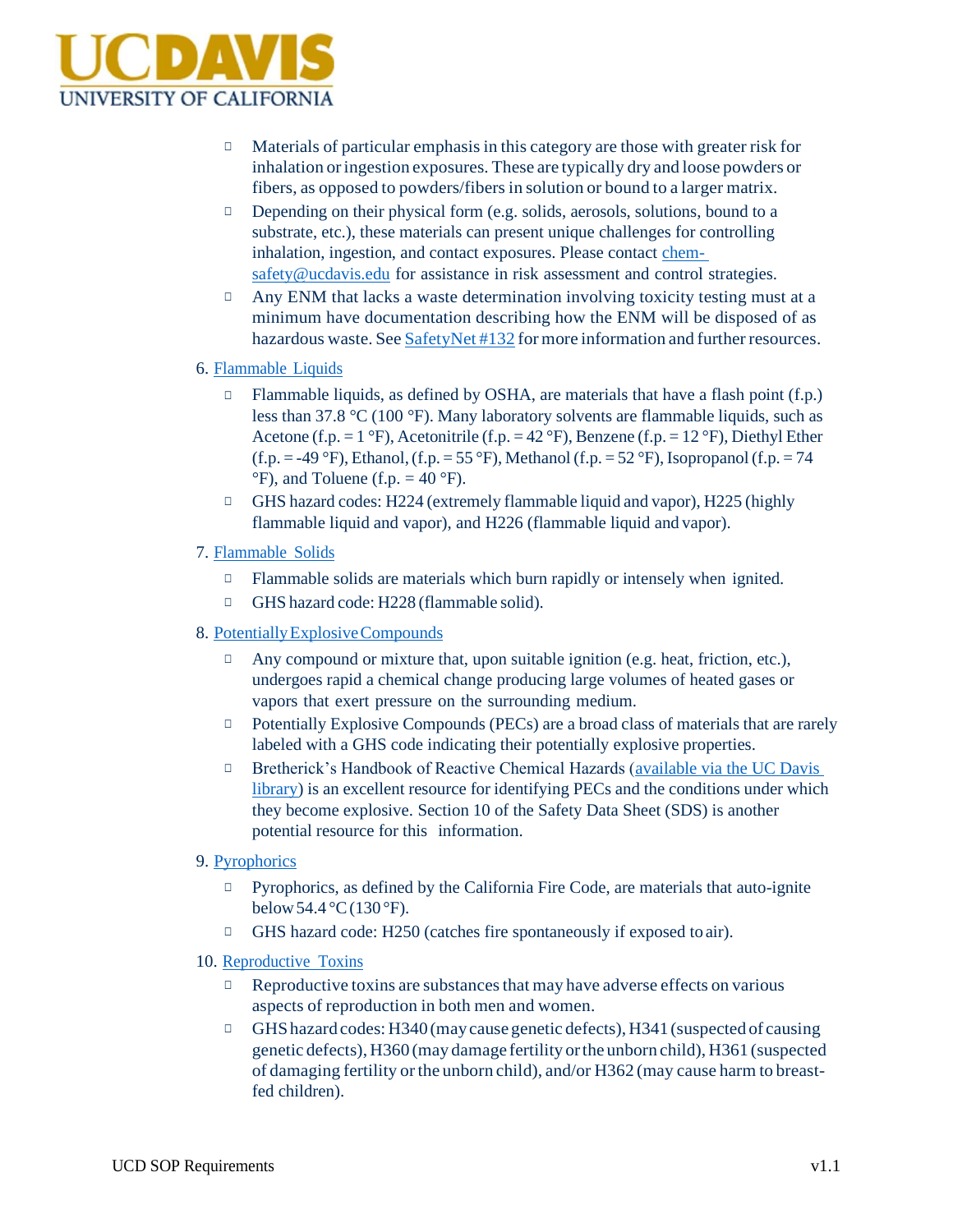

#### 11. Water Reactives

- □ Water Reactives are materials that can react violently with water or atmospheric moisture to produce flammable or toxic gas and heat.
- □ GHS hazard codes: H260 (in contact with water releases flammable gases which may ignite spontaneously) and H261 (in contact with water releases flammable gas). GHS codes identify materials of flammable gases, however materials that generate toxic gases are not always identifiable. Please contact [chem-safety@ucdavis.edu](mailto:chem-safety@ucdavis.edu) for assistance in risk assessment and control strategies.
- B. Chemical-Specific
	- 1. Aqua Regia: The fuming liquid mixture of concentrated nitric and hydrochloric acids.
	- 2. Hydrofluoric Acid: Hydrofluoric acid (HF, liquid or gas) greaterthan 0.05% HF.
	- 3. Piranha: The liquid mixture of concentrated sulfuric acid and 30% hydrogen peroxide.
- C. Process/Equipment-Specific
	- 1. Lasers (Class  $3B & 4$ )
		- □ Lasers that pose significant exposure hazards to the eyes (Class 3B) or to both eyes and skin (Class 4).
	- 2. Unattended Operations\*
		- $\Box$  Control measures involving unattended operations (e.g. hazard management with loss of power or cooling water) must be documented in the lab-specific LSP or clearly defined in the SOPs involving the Unattended Operations.
		- □ The hazard control band SOP templates were drafted for the hazard in question and not the process of utilization. As such, many of the controls for Unattended Operations are not presently in the approved template language.
	- 3. Working Alone
		- $\Box$  Any work where an individual is beyond visible or audible range of another individual for more than a few minutes at a time.

\*Unattended Operations SOP required starting October 1st, 2020. All other SOPs listed in Section I are required starting October 1<sup>st</sup>, 2019.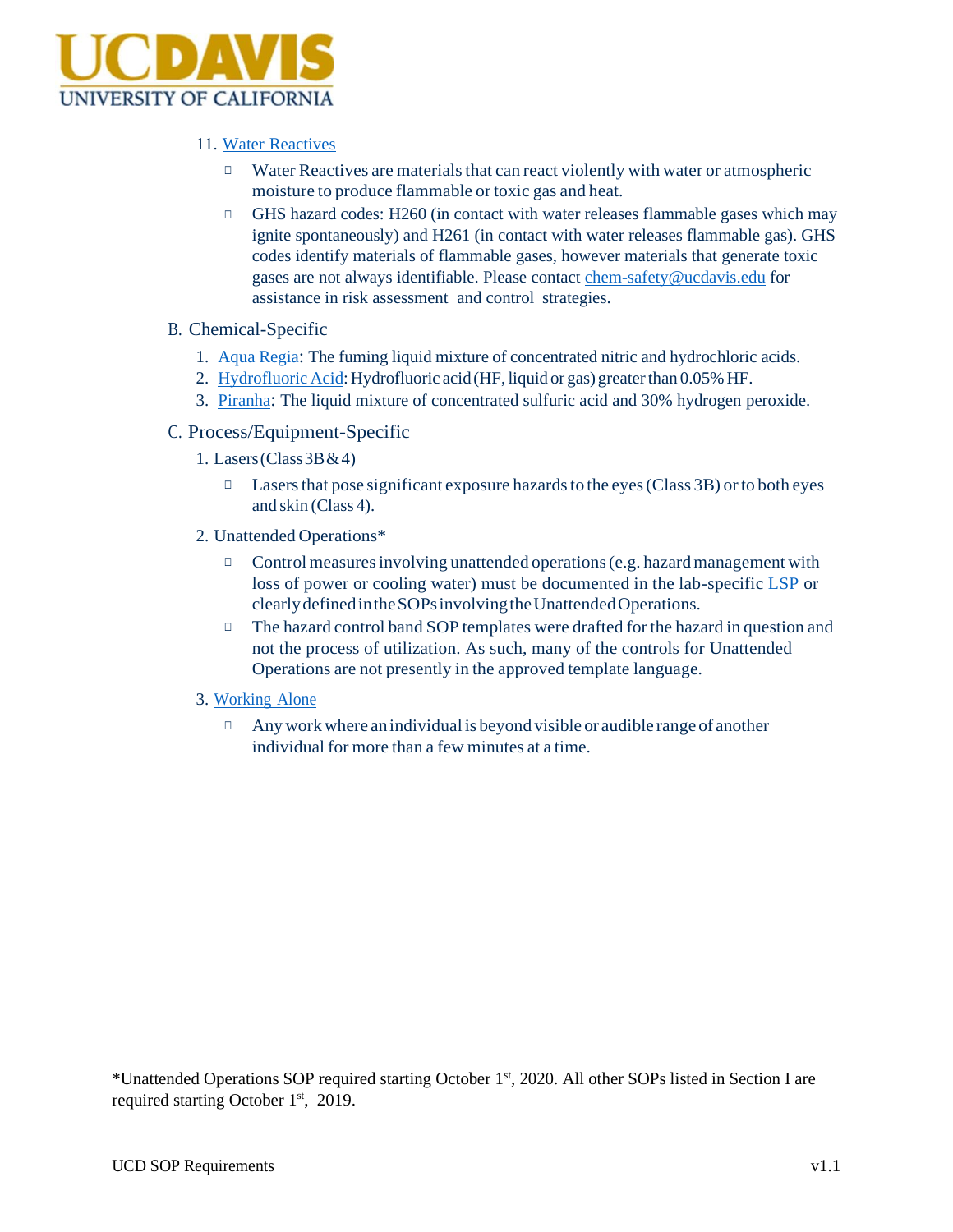

### II. Campus Recommendations

The following chemical control bands, chemical-specific, and process/equipment-specific SOPs are recommended if the hazard class, specific chemical, or process/equipment is used in the laboratory:

- A. Controls Bands
	- 1. Cryogens
		- □ Cryogens are liquefied or solid gases at extremely low temperatures. Cryogenic liquids have a normal boiling point below -150  $\degree$ C (-240  $\degree$ F). Cryogenic solids are defined as solids with a sublimation range of -78.5  $\degree$ C to -109.3  $\degree$ C (-109.3  $\degree$ F to - $164.7 \text{ }^{\circ}\text{F}$ ).
		- $\Box$  GHS hazard code: H281 (contains refrigerated gas; may cause cryogenic burns or injury).
	- 2. Lachrymators:
		- □ Lachrymators are substances that irritate the eyes and causes tears to flow.
		- □ Note that not all substances with these GHS hazard codes are lachrymators: H318 (causes serious eye damage) and H319 (causes serious eye irritation).
	- 3. Oxidizing Materials
		- □ OxidizingMaterials are substancesthatreact chemically to oxidize othermaterialsin a way that increases the chance of fire or explosion.
		- □ Most health and safety concerns related to oxidizers involve chemical segregation to prevent contact with incompatible materials. This lab-specific information may be contained in a SOP or within a LSP.
		- □ GHS hazard codes: H271 (may cause fire or explosion; strong oxidizer), H272 (may intensify fire; oxidizer), and H273 (may intensify fire; oxidizer).
	- 4. Sensitizers
		- $\Box$  Sensitizers are chemicals that cause a substantial portion of exposed individuals to develop an allergic reaction after repeated exposure to the chemical. A common example is formaldehyde.
		- □ GHS hazard code: H317 (may cause an allergic skin reaction) and H334 (may cause allergy or asthma symptoms or breathing difficulties if inhaled).
- B. Chemical-Specific
	- 1. Phenol: due to the unique first aid procedures for a phenol exposure.
	- 2. Sodium Azide: poses unique hazards, though thesemay be covered using a combination of control-banded SOPs (Acutely Toxic Solids/Liquids and Potentially Explosive Compounds, depending on the preparation).
- C. Process/Equipment-Specific
	- 1. Compressed Gases
		- □ The laboratory-specific protocols related to compressed gases can be described in a SOP, or the information can be integrated into a LSP. In certain instances a SOP may have greater utility than embedding the information into the LSP.
		- □ A SOP should be developed for the following Compressed Gases:
			- a. Acetylene: The unstable, reactive nature of Acetylene necessitates unique safetycontrols.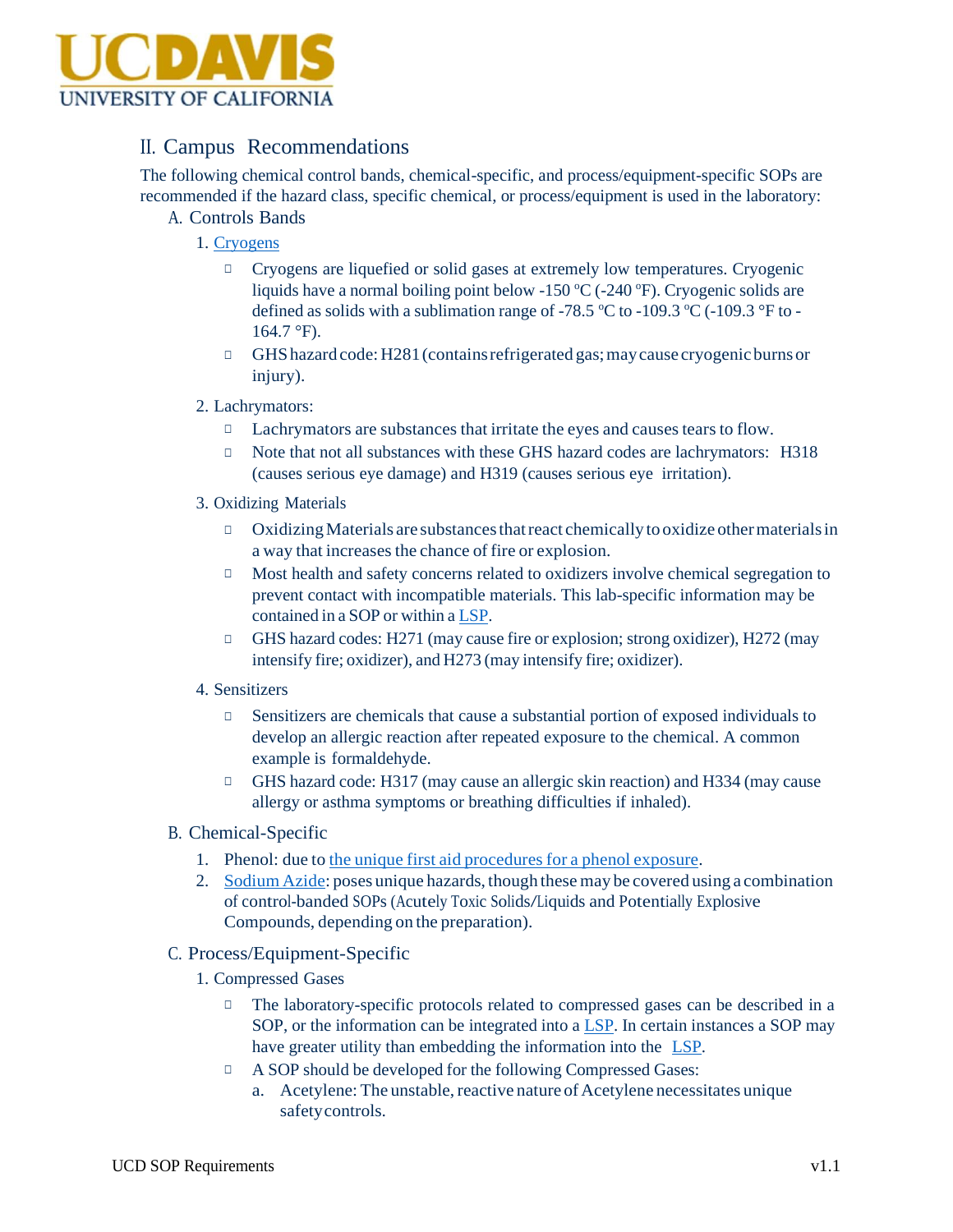

- b. Flammable Compressed Gases: All Flammable Gases present the risk of fire, especially when confined or improperly ventilated.
- □ GHS hazard code: H280 (contains gas under pressure; may explode if heated). Flammable gases are also identified by H220 (extremely flammable gas) and H221 (flammable gas). Oxidizing gases are identified by H270 (may cause or intensify fire; oxidizer).

#### 2. Field Research

- A Field Research SOP should capture the elements of remote communication (e.g. hierarchy and contact information, mechanism for contact without phone or cellular service, frequency of contact expectations), necessary emergency provider information for the respective field location (e.g. closest emergency room, police/fire service, U.S. Consulate), and transportation for personnel, equipment and any hazardous materials. Alternatively, this information can be contained within a LSP, with a site summary sheet attached as an appendix for each unique field location (e.g. field safety plan template).
- $\Box$  The recommendation for a SOP or inclusion in a LSP is not meant to replace existing, established field research safety programs (e.g., Boating Safety, Diving Safety, etc.), but to serve as a complimentary resource in these instances.
- 3. Furnaces
	- $\Box$  For use of laboratory furnaces capable of generating temperatures above 500  $\Box$ C during operation.
- 4. High/Low Pressure Activities
	- $\Box$  The utility of such a SOP is strongly dependent on a lab-specific definition of high and/or low pressure. This information can either be contained in a SOP or a LSP, and must include lab-specific definition(s) of high/low pressure.
- 5. Strong Magnetic Fields
	- $\Box$  This SOP provides a summary of basic magnetic field safety and hazards specific to the operation and maintenance of instrumentation that produces magnetic fields in excess of 600 gauss (60 mT) or the field maintains strength greater than 5 gauss over a distance of 6 inches.
- 6. VivariumHazardousChemicalUse
	- □ This SOP describes the lab-specific expectations for hazardous chemical use in the animal research vivarium environment. Informational elements such as hazardous chemical transport to/from the vivarium, procedures to handle chemical spill/exposure in the vivarium, and chemical storage (after receiving pre-approval from the vivarium manager) should be contained in such a SOP. Alternatively, this information could also be contained in aLSP.

NOTE: Guidance on SOP reviews, revisions, and training is contained in Administrative Controlssection of the Laboratory Safety Manual.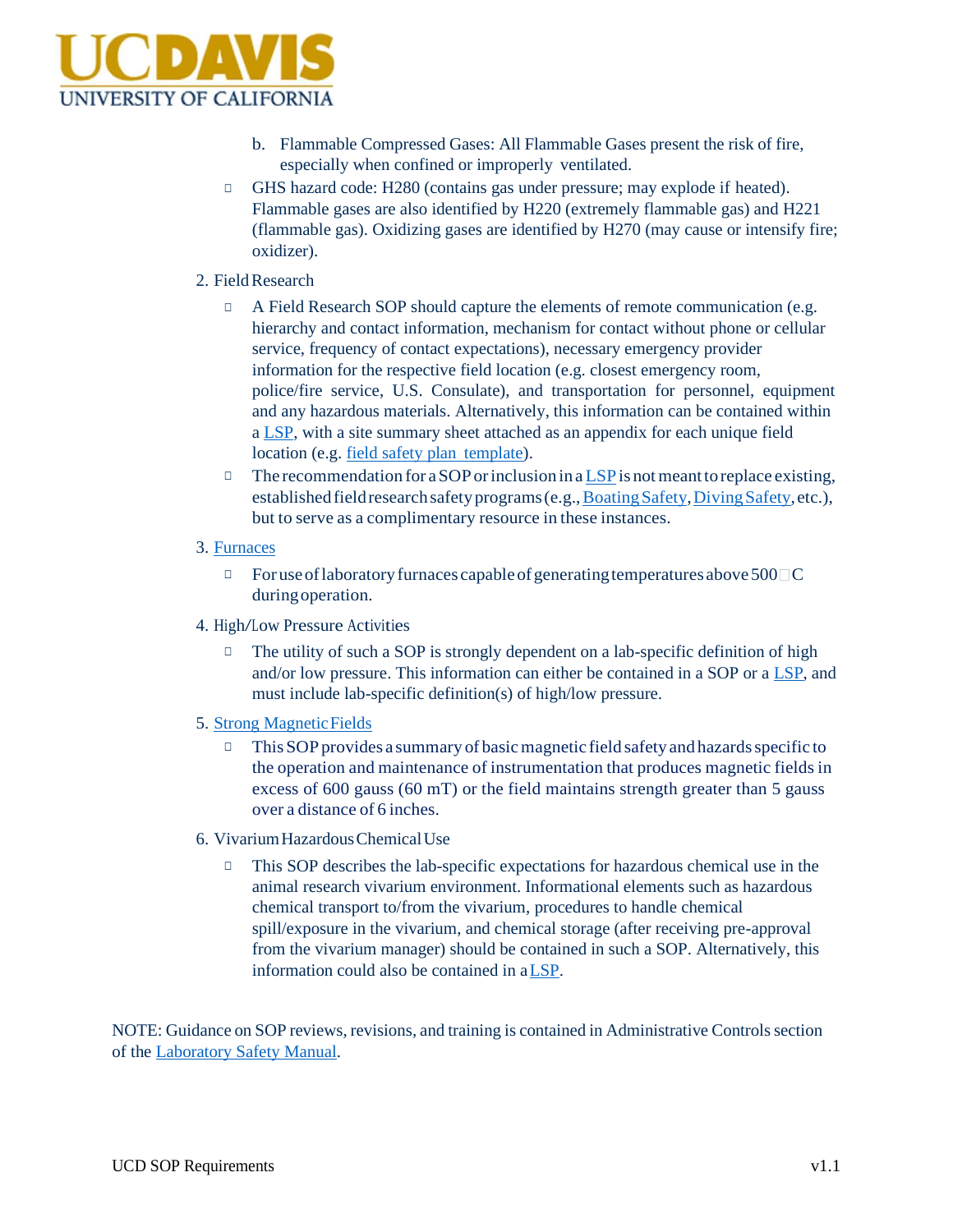# **UCDAVIS** UNIVERSITY OF CALIFORNIA

| Table I: REQUIRED SOPs                    |                                                                                |                                                                                                                                                                                                                                                                                                                                                             |  |  |  |  |
|-------------------------------------------|--------------------------------------------------------------------------------|-------------------------------------------------------------------------------------------------------------------------------------------------------------------------------------------------------------------------------------------------------------------------------------------------------------------------------------------------------------|--|--|--|--|
| SOP type:                                 | GHS Hazard Code(s):                                                            | Description:                                                                                                                                                                                                                                                                                                                                                |  |  |  |  |
| Hazard Control Bands:                     |                                                                                |                                                                                                                                                                                                                                                                                                                                                             |  |  |  |  |
| <b>Acutely Toxic Gases</b>                | H330, H331                                                                     | LC <sub>50</sub> in air $\leq$ 2000 ppm by volume for gas or vapor, or $\leq$ 20 mg/L for mist, fume or dust (as measured in albino rat).                                                                                                                                                                                                                   |  |  |  |  |
| <b>Acutely Toxic</b><br>Solids/Liquids    | H300, H310, H330                                                               | Oral LD <sub>50</sub> $\leq$ 50 mg/kg (albino rat) -OR- 24-hour skin contact LD <sub>50</sub> $\leq$ 200 mg/kg (albino rabbit) -OR- a 1-hour continuous<br>inhalation LC <sub>50</sub> in air $\leq$ 200 ppm by volume for gas and vapor or 2 mg/L for mist, fume, or dust (albino rat).                                                                    |  |  |  |  |
| Carcinogens                               | H350, H351                                                                     | Carcinogens regulated by Cal/OSHA can be found in Title 8 of California Code of Regulations (8 CCR), Article 110,<br>§5200-5220. Additionally, Cal/OSHA defines guidelines for identification of select carcinogens in 8 CCR §5191.                                                                                                                         |  |  |  |  |
| <b>Listed Carcinogens</b>                 | See $Appendix \underline{B}$ for list.<br>Restrict purchase.                   | Listed Carcinogens are identified in 8 CCR § 5209. Contact EH&S, as stringent use requirements and decontamination<br>procedures present increased complexity and oversight for proper handling and use.                                                                                                                                                    |  |  |  |  |
| Corrosives                                | H314, H318, H290                                                               | A chemical that causes destruction or irreversible alterations in living tissue by chemical action at the site of contact.                                                                                                                                                                                                                                  |  |  |  |  |
| Engineered<br>Nanomaterials               |                                                                                | Nanomaterials are materials that have been purposefully manufactured, synthesized, or manipulated to have a size<br>with at least one dimension in the range of approximately 1 to 100 nanometers and that exhibit unique properties<br>determined by their size. Emphasis is placed on materials having greater risk of inhalation or ingestion exposures. |  |  |  |  |
| <b>Flammable Liquids</b>                  | H224, H225, H226                                                               | Liquid chemicals that have a flash point less than $37.8 \text{ °C}$ (100 F).                                                                                                                                                                                                                                                                               |  |  |  |  |
| <b>Flammable Solids</b>                   | H <sub>228</sub>                                                               | Flammable solids are materials which burn rapidly or intensely when ignited.                                                                                                                                                                                                                                                                                |  |  |  |  |
| <b>Potentially Explosive</b><br>Compounds | Not always noted with<br>explosive GHS hazard codes.<br>See Section 10 of SDS. | Any compound or mixture that, upon suitable ignition (e.g. heat, friction, etc.), undergoes rapid chemical change<br>producing large volumes of heated gases or vapors that exert pressure on the surrounding medium.                                                                                                                                       |  |  |  |  |
| Pyrophorics                               | H <sub>250</sub>                                                               | Materials that auto-ignite below 54.4 $\rm{°C}$ (130 $\rm{°F}$ ).                                                                                                                                                                                                                                                                                           |  |  |  |  |
| <b>Reproductive Toxins</b>                | H340, H341, H360, H361, H362                                                   | Substances that may have adverse effects on various aspects of reproduction in both men and women.                                                                                                                                                                                                                                                          |  |  |  |  |
| <b>Water Reactives</b>                    | H260, H261, no GHS hazard<br>code for toxic gas evolution                      | Water Reactives are materials that can react violently with water or atmospheric moisture to produce gas and heat.<br>GHS codes identify materials of flammable gases, and materials that generate toxic gases are not always identifiable.                                                                                                                 |  |  |  |  |
| Chemical-Specific:                        |                                                                                |                                                                                                                                                                                                                                                                                                                                                             |  |  |  |  |
| <b>Aqua Regia</b>                         |                                                                                | The fuming liquid mixture of concentrated nitric and hydrochloric acids.                                                                                                                                                                                                                                                                                    |  |  |  |  |
| Hydrofluoric Acid (HF)                    |                                                                                | Hydrofluoric acid (HF, liquid or gas) greater than 0.05% HF.                                                                                                                                                                                                                                                                                                |  |  |  |  |
| <b>Piranha Solution</b>                   |                                                                                | The liquid mixture of concentrated sulfuric acid and 30% hydrogen peroxide.                                                                                                                                                                                                                                                                                 |  |  |  |  |
| Process/Equipment-Specific:               |                                                                                |                                                                                                                                                                                                                                                                                                                                                             |  |  |  |  |
| Lasers (Class 3B, 4)                      |                                                                                | Lasers that pose a significant exposure hazard to the eyes (Class 3B) or both the eyes and skin (Class 4).                                                                                                                                                                                                                                                  |  |  |  |  |
| Unattended<br>Operations*                 |                                                                                | Control measures for unattended operations must be detailed in the LSP, a SOP, etc.                                                                                                                                                                                                                                                                         |  |  |  |  |
| <b>Working Alone</b>                      |                                                                                | Any work where a researcher is beyond visible or audible range of another individual for more than a few minutes.                                                                                                                                                                                                                                           |  |  |  |  |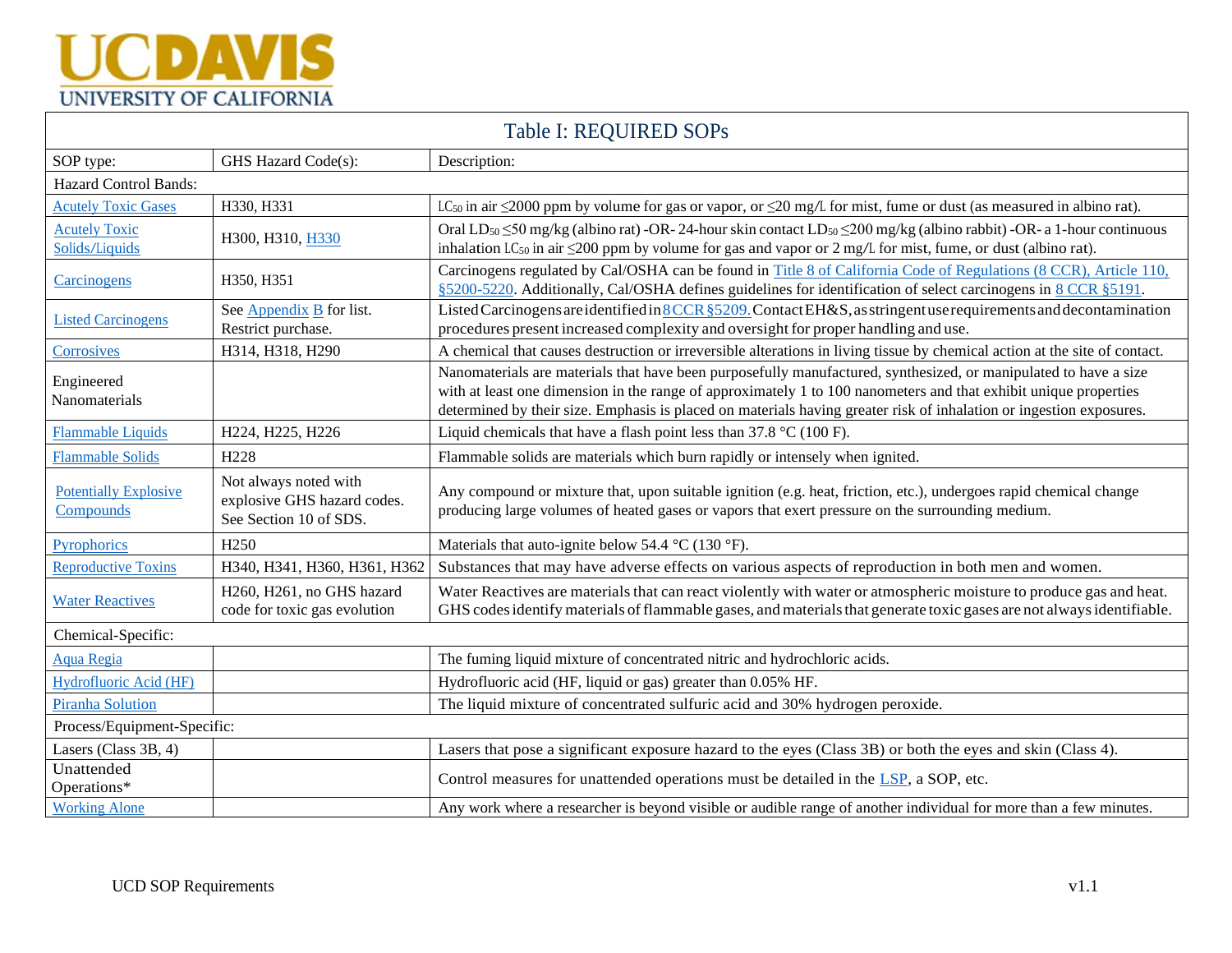

| Table II: RECOMMENDED SOPs         |                     |                                                                                                                                                                                                                                          |  |  |  |
|------------------------------------|---------------------|------------------------------------------------------------------------------------------------------------------------------------------------------------------------------------------------------------------------------------------|--|--|--|
| SOP type:                          | GHS Hazard Code(s): | Description:                                                                                                                                                                                                                             |  |  |  |
| <b>Hazard Control Bands:</b>       |                     |                                                                                                                                                                                                                                          |  |  |  |
| <b>Cryogens</b>                    | H <sub>281</sub>    | Liquefied or solid gases at extremely low temperatures.                                                                                                                                                                                  |  |  |  |
| Lachrymators                       | Some H318, H319     | Substances that irritate the eyes and causes tears to flow. Not all chemicals with GHS hazard code H318 or H319 are<br>lachrymators; see chemical-specific SDS. These chemicals may also be covered in other chemical control band SOPs. |  |  |  |
| <b>Oxidizing Materials</b>         | H271, H272, H273    | Substances that react chemically to oxidize other materials in a way that increases the chance of fire or explosion.<br>Segregation and handling procedures may be contained in a SOP or in the LSP.                                     |  |  |  |
| Sensitizers                        | H317, H334          | Chemicals that cause a substantial portion of exposed individuals to develop an allergic reaction after repeated exposure.                                                                                                               |  |  |  |
| Chemical-Specific:                 |                     |                                                                                                                                                                                                                                          |  |  |  |
| Phenol                             |                     | Recommended based on the unique first aid procedures for a phenol exposure.                                                                                                                                                              |  |  |  |
| <b>Sodium Azide</b>                |                     | Can also be covered by implementing an Acutely Toxic Solids/Liquids SOPs and/or Potentially Explosive Compounds<br>(depending on physical state and concentration).                                                                      |  |  |  |
| Process/Equipment-Specific:        |                     |                                                                                                                                                                                                                                          |  |  |  |
| <b>Compressed Gases</b>            | H <sub>280</sub>    | The laboratory-specific protocols related to compressed gases can be described in a SOP, or the information can be<br>integrated into a LSP.                                                                                             |  |  |  |
| Acetylene Gas                      |                     | The unstable, reactive nature of Acetylene necessitates unique safety controls.                                                                                                                                                          |  |  |  |
| <b>Flammable Gases</b>             | H220, H221          | All Flammable Gases present the risk of fire, especially when confined or improperly ventilated.                                                                                                                                         |  |  |  |
| <b>Field Research</b>              |                     | Captures elements of remote communication, emergency provider information for the field location, transportation of<br>personnel and hazardous materials.                                                                                |  |  |  |
| <b>Furnaces</b>                    |                     | For use of laboratory furnaces capable of generating temperatures above $500\degree\text{C}$ during operation.                                                                                                                           |  |  |  |
| High/Low Pressure<br>Activities    |                     | Strongly dependent on a lab-specific definition of high and/or low pressure. Guidance may be captured in a SOP or<br>integrated into the LSP.                                                                                            |  |  |  |
| <b>Strong Magnetic Fields</b>      |                     | Hazards specific to instrumentation that produce magnetic fields in excess of 600 gauss (60 mT) or the field maintains<br>strength greater than 5 gauss over a distance of 6 inches.                                                     |  |  |  |
| Vivarium Hazardous<br>Chemical Use |                     | Includes elements such as hazardous chemical transport to/from the vivarium, chemical spill/exposure procedure in the<br>vivarium, and chemical storage should be contained in such a SOP.                                               |  |  |  |

\*SOP required starting October 1st, 2020. All other SOPs listed in the "required" section of Table 1 are required starting October 1st, 2019.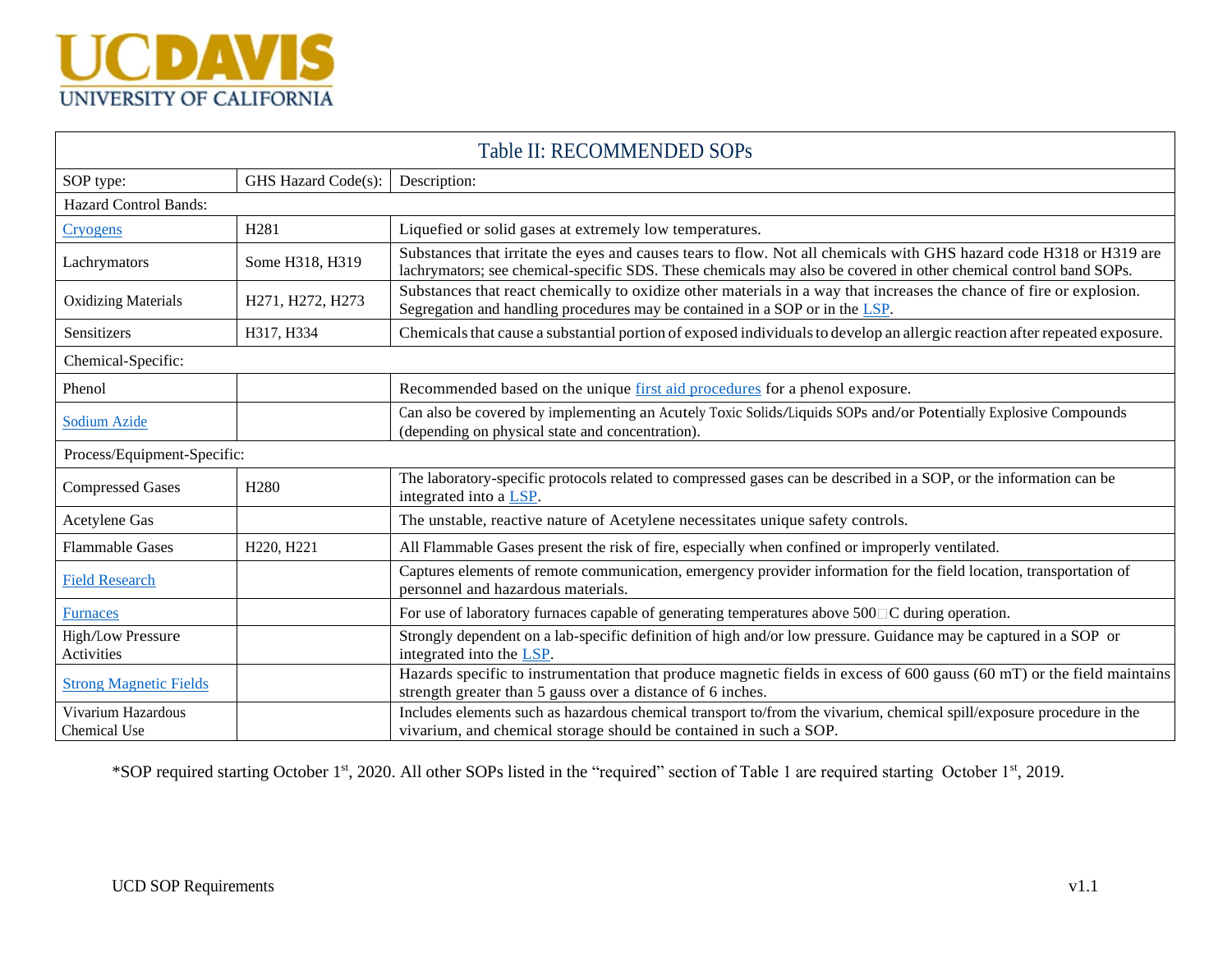

## Appendix A